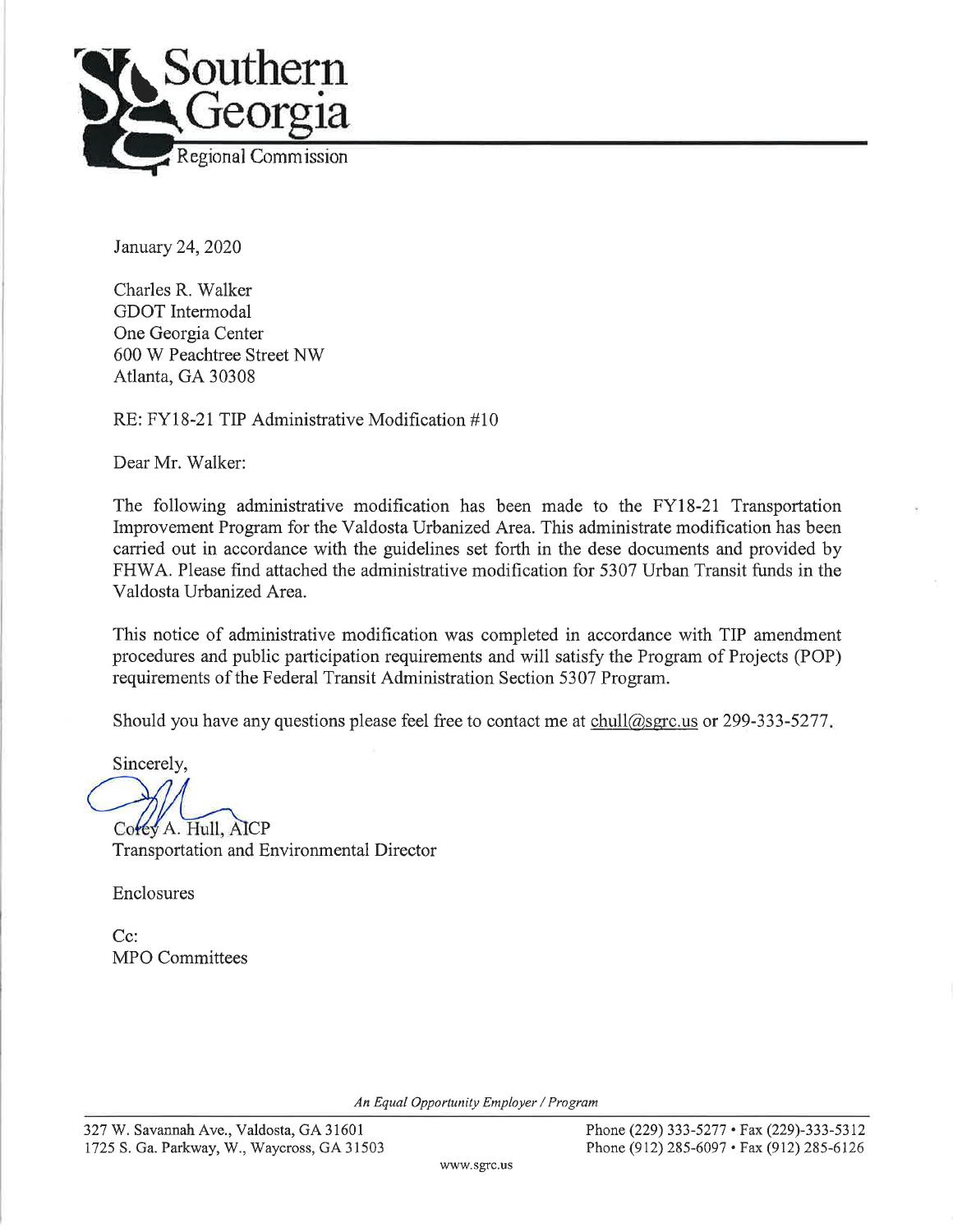| FY2018-2021 Transportation Improvement Program - VLMPO - Valdosta, GA Urbanized Area                        |                                       |                                                    |                                                                    |         |                 |                     |                |     |                    |         |                          |                     |                          |
|-------------------------------------------------------------------------------------------------------------|---------------------------------------|----------------------------------------------------|--------------------------------------------------------------------|---------|-----------------|---------------------|----------------|-----|--------------------|---------|--------------------------|---------------------|--------------------------|
| Anticipated Revenue FY2018-2021, all amounts include Federal, State and Local Funds, unless noted otherwise |                                       |                                                    |                                                                    |         |                 |                     |                |     |                    |         |                          |                     |                          |
| Fund<br>Type                                                                                                | <b>Fund Code</b>                      | <b>Tier I or Lump</b><br>Sum                       | <b>Description of Funds</b>                                        |         | FY2018          |                     | FY2019         |     | FY2020             |         | FY2021                   |                     | Total                    |
| NHPP                                                                                                        | Z001                                  | Tier 1                                             | National Hwy Sys (road)                                            | \$      | 13,515,000.00   | \$                  | $\sim$         | \$  | 7,143,256.93       | \$      |                          | \$                  | 20,658,256.93            |
| GDOT                                                                                                        | HB170                                 | Tier 1                                             | HB170 State Funds                                                  | \$      |                 | \$                  |                | \$  |                    | \$      | 3,000,000.00             | \$                  | 3,000,000.00             |
| STP                                                                                                         | Z232                                  | Tier 1                                             | Surface Transportation under 5k pop.                               |         |                 | \$                  | 1,778,545.00   | \$  | 24,642,524.87      |         |                          | S                   | 26,421,069.87            |
| STP                                                                                                         | Z233                                  | Tier 1                                             | <b>Preliminary Engineering</b>                                     | \$      | 500,000.00      | Ś                   |                | Ś   | 125,000.00         | \$      |                          | Ś                   | 625,000.00               |
| Local                                                                                                       | LOC                                   | Valdosta                                           | Local                                                              | \$      |                 | \$                  | 650,121.00     | \$  |                    | \$      |                          | \$                  | 650,121.00               |
| Local                                                                                                       | LOC                                   | Tier 1 Local                                       | <b>Regional TIA</b>                                                |         |                 |                     |                | \$  | 19,445,000.00      |         |                          | Ś                   | 19,445,000.00            |
| Local                                                                                                       | LOC                                   | <b>Tier 1 Local</b>                                | 100% Local Funded Projects                                         | $\zeta$ |                 | \$                  |                | Ŝ.  | 125,000.00         | $\zeta$ |                          | \$                  | 125,000.00               |
|                                                                                                             |                                       |                                                    | <b>Total Tier I Revenue</b>                                        |         | \$14,015,000.00 | Ś                   | 2,428,666.00   |     | \$5, 51,480,781.80 | \$      | 3,000,000.00             | \$                  | 70,924,447.80            |
|                                                                                                             | <b>Group: Maintenance</b>             |                                                    |                                                                    |         |                 |                     |                |     |                    |         |                          |                     |                          |
| NHPP                                                                                                        | Z001                                  | Lump Sum                                           | <b>Bridge Painting (Interstate)</b>                                | \$      | 239,000.00      | \$                  | 239,000.00     | \$  | 239,000.00         | \$      | 239,000.00               | $\dot{\mathsf{s}}$  | 956,000.00               |
| NHPP                                                                                                        | Z001                                  | Lump Sum                                           | National Hwy Sys (Maintenance)                                     | \$      | 1,424,000.00    | \$                  | 1,424,000.00   | \$  | 875,000.00         | \$      | 875,000.00               | \$                  | 4,598,000.00             |
| STP                                                                                                         | Z240                                  | Lump Sum                                           | <b>Bridge Painting</b>                                             | \$      | 119,000.00      | \$                  | 119,000.00     | \$  | 119,000.00         | \$      | 119,000.00               | \$                  | 476,000.00               |
| STP                                                                                                         | Z240                                  | Lump Sum                                           | Force Account Maintenance                                          |         |                 |                     |                |     |                    |         |                          | Ś                   |                          |
| STP                                                                                                         | Z240                                  | Lump Sum                                           | Road Maintenance                                                   | \$      | 1,273,000.00    | \$                  | 1,273,000.00   | Ŝ.  | 1,074,000.00       | \$      | 1,074,000.00             | \$                  | 4,694,000.00             |
|                                                                                                             | <b>Group: Low Impact Bridges</b>      |                                                    |                                                                    |         |                 |                     |                |     |                    |         |                          |                     |                          |
| STP                                                                                                         | Z240                                  | Lump Sum                                           | Low Impact Bridges                                                 | \$      | 207,000.00      | \$                  | 207,000.00     | -\$ | 207,000.00         | \$      | 207,000.00               | \$                  | 828,000.00               |
| <b>Group: Safety</b>                                                                                        |                                       |                                                    |                                                                    |         |                 |                     |                |     |                    |         |                          |                     |                          |
| HSIP                                                                                                        | ZS30                                  | Lump Sum                                           | Safety                                                             | \$      | 756,000.00      | \$                  | 796,000.00     | \$  | 796,000.00         | \$      | 796,000.00               | \$                  | 3,144,000.00             |
| HSIP                                                                                                        | ZS40                                  | Lump Sum                                           | <b>RRX Hazard Elimination</b>                                      | Ŝ.      | 40,000.00       | \$                  | 40,000.00      | Ś.  | 40,000.00          | \$      | 40,000.00                | \$                  | 160,000.00               |
| HSIP                                                                                                        | <b>ZS50</b>                           | Lump Sum                                           | Railroad Crossing Protection Devices                               | \$      | 32.000.00       | \$                  | 32,000.00      | \$  | 32,000.00          | \$      | 32,000.00                | $\dot{\mathsf{S}}$  | 128,000.00               |
|                                                                                                             | <b>Group: Preliminary Engineering</b> |                                                    |                                                                    |         |                 |                     |                |     |                    |         |                          |                     |                          |
| <b>STP</b>                                                                                                  | Z233                                  | Lump Sum                                           | <b>Preliminary Engineering</b>                                     | \$      | $\overline{a}$  | \$                  | $\overline{a}$ | \$  | $\sim$             | \$      | $\overline{\phantom{a}}$ | Ś                   |                          |
|                                                                                                             |                                       |                                                    | Group: Traffic and Revenue/Design-Build/Special Studies            |         |                 |                     |                |     |                    |         |                          |                     |                          |
| <b>NHPP</b>                                                                                                 | Z001                                  | Lump Sum                                           | <b>Traffic Control Devices - NHS</b>                               | \$      | 36,000.00       | \$                  | 40,000.00      | \$  | 191,000.00         | \$      | 191,000.00               | \$                  | 458,000.00               |
| STP                                                                                                         | Z240                                  | Lump Sum                                           | <b>Construction Management</b>                                     | \$      | 318,000.00      | \$                  | 239,000.00     | \$  | 239,000.00         | \$      | 239,000.00               | \$                  | 1,035,000.00             |
|                                                                                                             |                                       | Group: Roadway/Interchange Lighting                |                                                                    |         |                 |                     |                |     |                    |         |                          |                     |                          |
| <b>NHPP</b>                                                                                                 | Z001                                  | Lump Sum                                           | Roadway Lighting                                                   | \$      | 13,000.00       | \$                  | 8,000.00       | \$  | 8,000.00           | ۱\$     | 8,000.00                 | \$                  | 37,000.00                |
|                                                                                                             |                                       |                                                    | Group: Rights of Way - Protective Buying and Hardship Acquisitions |         |                 |                     |                |     |                    |         |                          |                     |                          |
| STP                                                                                                         | Z240                                  | Lump Sum                                           | <b>RW Protective Buying</b>                                        | \$      | 12,000.00       | \$                  | 12,000.00      | Ś.  | 12,000.00          | \$      | 12,000.00                | \$                  | 48,000.00                |
| STP                                                                                                         | Z240                                  | Lump Sum                                           | <b>Wetland Mitigation</b>                                          | \$      | 10,000.00       | -\$                 | 10,000.00      | Ŝ.  | 10,000.00 \$       |         | 10,000.00                | \$                  | 40,000.00                |
|                                                                                                             |                                       | <b>Group: Transportation Enhancement Program</b>   |                                                                    |         |                 |                     |                |     |                    |         |                          |                     |                          |
|                                                                                                             |                                       | Lump Sum                                           | <b>Transportation Enhancements</b>                                 |         | <b>NA</b>       |                     | <b>NA</b>      |     | <b>NA</b>          |         | NA                       |                     | <b>NA</b>                |
|                                                                                                             |                                       | <b>Group: Transportation Alternatives Program</b>  |                                                                    |         |                 |                     |                |     |                    |         |                          |                     |                          |
| TAP                                                                                                         | Z940                                  | Lump Sum                                           | <b>Recreational Trails</b>                                         | Ŝ.      | 10,000.00       | \$                  | 10,000.00      | Ŝ.  | 10,000.00          | \$      | 10,000.00                | \$                  | 40,000.00                |
| STP                                                                                                         | L220                                  | Lump Sum                                           | Transportation Alternatives (enhancemen \$                         |         | 151,000.00      | \$                  | 151,000.00     | Ŝ   | 151,000.00         | \$      | 151.000.00               | Ś                   | 604,000.00               |
|                                                                                                             |                                       | <b>Group: Livable Centers Initiative</b>           |                                                                    |         |                 |                     |                |     |                    |         |                          |                     |                          |
|                                                                                                             |                                       | Lump Sum                                           | Livable Centers Initiative                                         |         | <b>NA</b>       |                     | <b>NA</b>      |     | NA                 |         | NA                       |                     | <b>NA</b>                |
|                                                                                                             | <b>Group: Safe Routes to School</b>   |                                                    |                                                                    |         |                 |                     |                |     |                    |         |                          |                     |                          |
| SRTS                                                                                                        | LU10                                  | Lump Sum                                           | Safe Route to School Prog. Non-Infr.                               | \$      | $\blacksquare$  | \$                  |                | \$  | $\blacksquare$     | \$      |                          | Ś                   |                          |
| SRTS                                                                                                        | LU20                                  | Lump Sum                                           | Safe Route to School Infrastructre                                 | \$      | $\blacksquare$  | \$                  | $\sim$         | \$  | $\blacksquare$     | \$      | $\overline{\phantom{a}}$ | \$                  |                          |
| SRTS                                                                                                        | LU30                                  | Lump Sum                                           | Safe Route to School Any Project                                   | \$      | $\blacksquare$  | \$                  | ä,             | \$  | $\blacksquare$     | \$      | $\overline{\phantom{a}}$ | Ś                   | $\overline{\phantom{a}}$ |
|                                                                                                             | <b>Group: High Rist Rural Roads</b>   |                                                    |                                                                    |         |                 |                     |                |     |                    |         |                          |                     |                          |
| HSIP                                                                                                        | LS20                                  | Lump Sum                                           | High Risk Rural Road Safety                                        | \$      |                 | \$                  |                | \$  |                    | \$      |                          | \$                  |                          |
|                                                                                                             |                                       | <b>Group: Regional Traffic Signal Optimization</b> |                                                                    |         |                 |                     |                |     |                    |         |                          |                     |                          |
| STP                                                                                                         | Z240                                  | Lump Sum                                           | <b>Traffic Control Devices</b>                                     | \$      | 243,000.00      | \$                  | 239,000.00     | \$  | 48,000.00          | \$      | 48,000.00                | $\mathsf{\hat{S}}$  | 578,000.00               |
|                                                                                                             | Z240                                  |                                                    |                                                                    | \$      |                 | \$                  |                | \$  |                    | \$      |                          | $\zeta$             |                          |
| STP                                                                                                         |                                       | Lump Sum                                           | Operational<br><b>Total Lump Sum Revenue</b>                       | \$      | 95,000.00       |                     | 95,000.00      |     | 95,000.00          | Ś       | 95,000.00                | \$                  | 380,000.00               |
|                                                                                                             |                                       |                                                    |                                                                    |         | 4,968,000.00    | \$<br>\$            | 4,924,000.00   | Ś   | 4,136,000.00       | Ś       | 4,136,000.00             |                     | 18,204,000.00            |
|                                                                                                             | 5304                                  | Planning                                           | <b>Total Highway Revenue</b><br><b>SGRC Rural Planning</b>         | \$<br>Ś | 18,983,000.00   | \$                  | 7,352,666.00   | Ś   | 55,616,781.80      | \$      | 7,136,000.00             | \$<br>\$            | 89,128,447.80            |
| FTA                                                                                                         |                                       |                                                    |                                                                    |         | 2,475.00        |                     | 2,475.00       |     | 2,475.00           |         | 2,475.00                 |                     | 9,900.00                 |
| FTA                                                                                                         | 5307                                  | Cap/Ops                                            | VLMPO Urban Transit CAP and OPS                                    | \$      | 1,013,394.00    | \$                  | 1,013,394.00   | \$. | 1,600,937.00       | \$      | 1,600,937.00             | $\zeta$             | 5,228,662.00             |
| FTA                                                                                                         | 5310                                  | Capital                                            | <b>Elderly and Disabled</b>                                        | \$      |                 | \$                  |                | \$  |                    | \$      |                          | \$                  |                          |
| FTA                                                                                                         | 5310                                  | Operations                                         | <b>Elderly and Disabled</b>                                        | \$      | 503,995.75      | \$                  | 503,995.75     | \$  | 503,995.75         | \$      | 503,995.75               | -\$                 | 2,015,983.00             |
| FTA                                                                                                         | 5311                                  | Capital                                            | Berrien Co. Rural Transit                                          | \$      | 7,000.00        | \$                  | 48,200.00      | Ŝ.  |                    | \$      | 52,000.00                | -\$                 | 107,200.00               |
| FTA                                                                                                         | 5311                                  | Operations                                         | Berrien Co. Rural Transit                                          | \$      | 108,970.00      | \$                  | 108,970.00     | \$  | 108,970.00         | \$      | 108,970.00               | $\ddot{\mathsf{S}}$ | 435,880.00               |
| FTA                                                                                                         | 5311                                  | Capital                                            | Brooks Co. Rural Transit                                           | \$      | 150,406.76      | $\ddot{\mathsf{S}}$ | 48,200.00      | \$  |                    | \$      | 149,000.00               | -\$                 | 347,606.76               |
| FTA                                                                                                         | 5311                                  | Operations                                         | Brooks Co. Rural Transit                                           | \$      | 281,288.00      | \$                  | 281,288.00     | \$  | 281,288.00         | \$      | 281,288.00               | $\ddot{\mathsf{S}}$ | 1,125,152.00             |
| FTA                                                                                                         | 5311                                  | Capital                                            | Lowndes Co. Rural Transit                                          | \$      | 73,468.92       | \$                  | 93,200.00      | \$  | 90,000.00          | \$      | 163,000.00               | S.                  | 419,668.92               |
| -TA                                                                                                         | 5311                                  | Operations                                         | Lowndes Co. Rural Transit                                          | \$      | 368,714.00      | \$.                 | 368,714.00     | \$  | 368,714.00         | \$      | 368,714.00               | S.                  | 1,474,856.00             |
|                                                                                                             |                                       |                                                    | <b>Total Transit Revenue</b>                                       | \$      | 2,509,712.43    | \$                  | 2,468,436.75   | \$  | 2,956,379.75       | Ś       | 3,230,379.75             | \$                  | 11,164,908.68            |